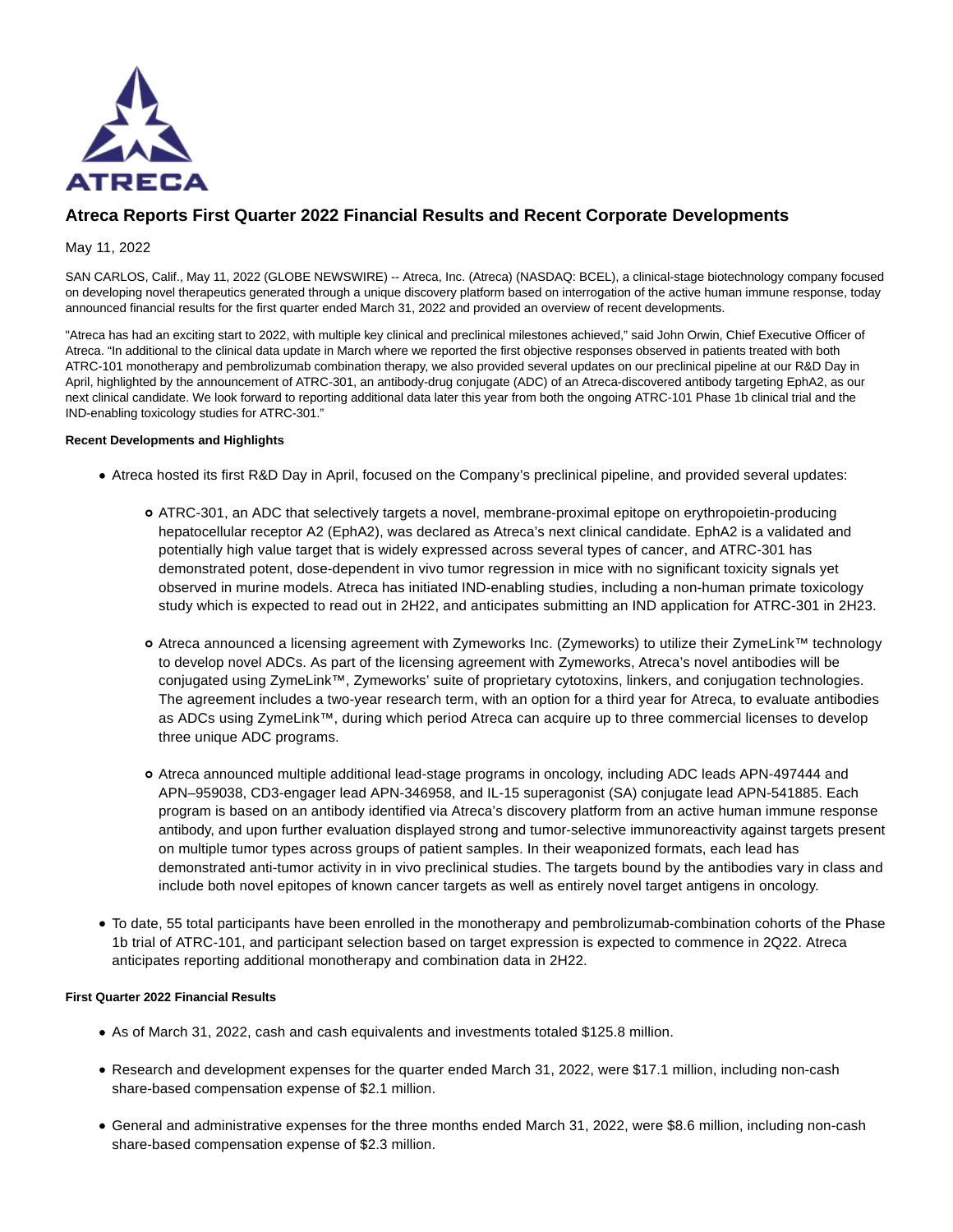Atreca reported a net loss of \$24.9 million, or basic and diluted net loss per share attributable to common stockholders of \$0.65, for the three months ended March 31, 2022.

#### **About Atreca, Inc.**

Atreca is a biopharmaceutical company developing novel antibody-based immunotherapeutics generated by its differentiated discovery platform. Atreca's platform allows access to an unexplored landscape in oncology through the identification of unique antibody-target pairs generated by the human immune system during an active immune response against tumors. These antibodies provide the basis for first-in-class therapeutic candidates, such as our lead product candidate ATRC-101, a monoclonal antibody targeting a novel RNP complex, and ATRC-301, an ADC targeting a novel epitope on EphA2. A Phase 1b study evaluating ATRC-101 in multiple solid tumor cancers is currently enrolling patients, and ATRC-301 is in IND-enabling studies. For more information on Atreca, please visit www.atreca.com.

#### **Forward-Looking Statements**

This release contains forward-looking statements regarding our strategy and future plans, including statements regarding the development of ATRC-301 and our preclinical and clinical plans, specifically, plans to present results of IND-enabling studies for ATRC-301 in the second half of 2022 and our ability to submit an IND application for ATRC-301 in the second half of 2023, including the timing thereof, data read-outs and the timing thereof, including data from our ATRC-101 Phase 1b clinical trial and monotherapy and combination data in the second half of 2022, our plans for utilizing ZymeLinkTM technology with our agreement with Zymeworks, including our plans to utilize the ZymeLinkTM technology to develop novel antibody-drug conjugates in connection with ATRC-301, the productivity and expansion of our pipeline of oncology programs, including ADC leads APN-497444 and APN-959038, CD3-engager lead APN-346958, and IL-15 SA conjugate lead APN-541885, our enrollment objectives, our ability to obtain sufficient clinical enrollment, reports of clinical enrollment updates, and our ability to fund current operations and develop and commercialize our current or potential future product candidates. These forward-looking statements include, but are not limited to, statements about our plans, objectives, representations and contentions and are not historical facts and typically are identified by use of terms such as "ongoing," "next," "potential," "expect," "will," "anticipates," and similar words, although some forward-looking statements are expressed differently. Our actual results may differ materially from those indicated in these forward-looking statements due to risks and uncertainties related to the initiation, timing, progress and results of our research and development programs, preclinical studies, clinical trials, regulatory submissions, and other matters that are described in our most recent Annual Report on Form 10-K and Quarterly Report on Form 10-Q filed with the Securities and Exchange Commission (SEC) and available on the SEC's website at www.sec.gov, including the risk factors set forth therein. Investors are cautioned not to place undue reliance on these forward-looking statements, which speak only as of the date of this release, and we undertake no obligation to update any forward-looking statement in this press release, except as required by law.

#### **Atreca, Inc. Condensed Balance Sheets**

(in thousands, except share and per share data)

|                                                     | March 31,<br>2022 |             | December 31,<br>2021 |         |
|-----------------------------------------------------|-------------------|-------------|----------------------|---------|
|                                                     |                   | (unaudited) |                      |         |
| <b>ASSETS</b>                                       |                   |             |                      |         |
| <b>Current Assets</b>                               |                   |             |                      |         |
| Cash and cash equivalents                           | \$                | 48,573      | \$                   | 94,746  |
| Investments                                         |                   | 69,331      |                      | 22,287  |
| Prepaid expenses and other current assets           |                   | 5,096       |                      | 5,337   |
| Total current assets                                |                   | 123,000     |                      | 122,370 |
| Property and equipment, net                         |                   | 41,998      |                      | 43,015  |
| Operating lease right-of-use assets                 |                   | 37,292      |                      |         |
| Long-term investments                               |                   | 7,862       |                      | 31,042  |
| Deposits and other                                  |                   | 3,537       |                      | 3,630   |
| <b>Total assets</b>                                 | \$                | 213,689     | \$                   | 200,057 |
| LIABILITIES AND STOCKHOLDERS' EQUITY                |                   |             |                      |         |
| <b>Current Liabilities</b>                          |                   |             |                      |         |
| Accounts payable                                    | \$                | 4,452       | \$                   | 3,352   |
| <b>Accrued expenses</b>                             |                   | 5,114       |                      | 11,555  |
| Current portion of operating lease liabilities      |                   | 3,221       |                      |         |
| Other current liabilities                           |                   | 70          |                      | 1,992   |
| <b>Total current liabilities</b>                    |                   | 12,857      |                      | 16,899  |
| Deferred rent                                       |                   |             |                      | 28,229  |
| Operating lease liabilities, net of current portion |                   | 63,049      |                      |         |
| <b>Total liabilities</b>                            |                   | 75,906      |                      | 45,128  |
|                                                     |                   |             |                      |         |